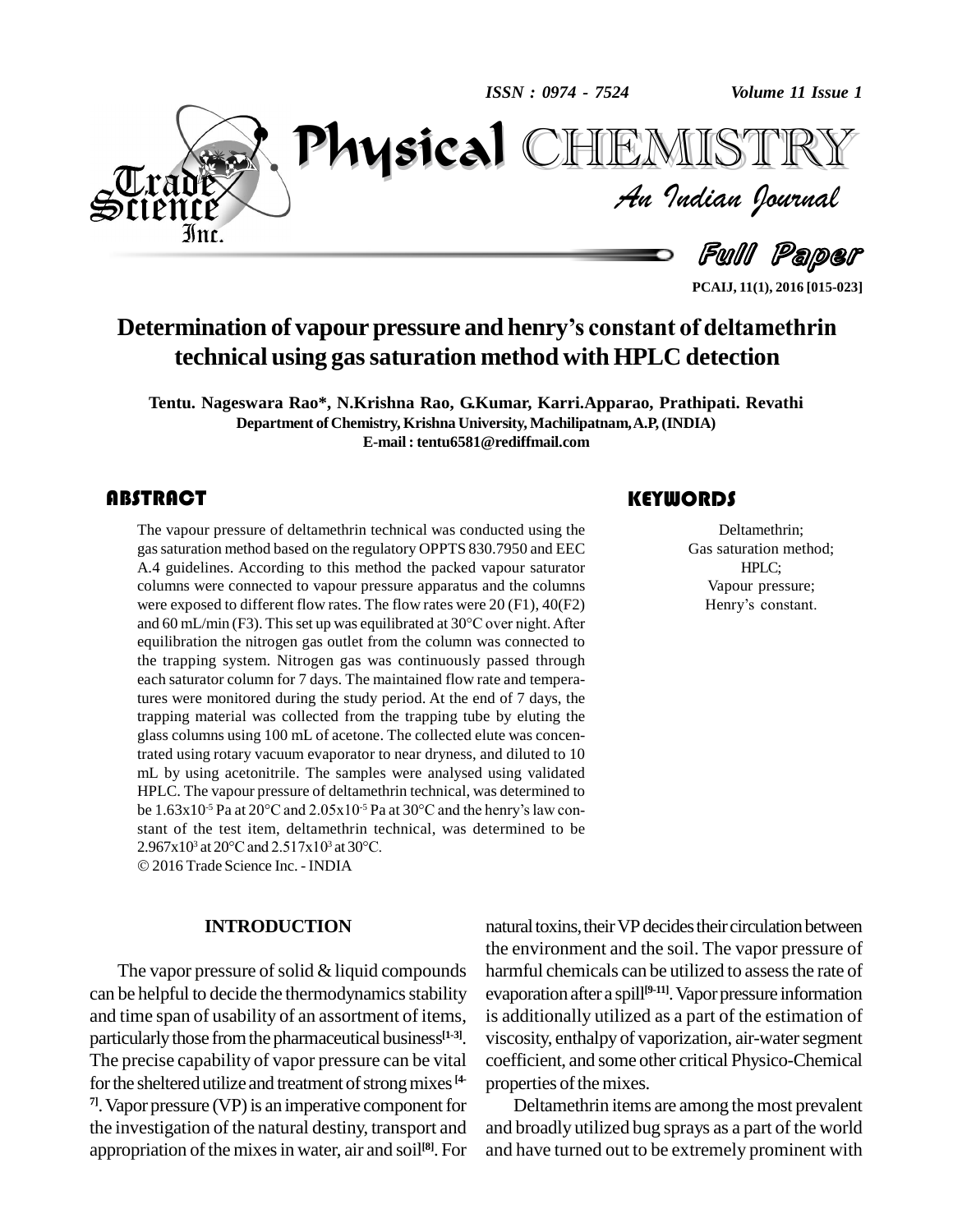vermin control administrators and people in the United States. This material is an individual from one of the most secure classes of pesticides: Synthetic Pyrethroids<sup>[12]</sup>. This pesticide is exceptionally poisonous havin to aquatic lifestyles, specifically fish, and therefore should be used with excessive caution around water. Although generally taken into consideration secure to should be used with excessive caution around water. to the<br>Although generally taken into consideration secure to measuse around human beings, it's far nonetheless neurotoxic conne Although generally taken into consideration secure to measuse around human beings, it's far nonetheless neurotoxic contro humans. deltamethrin is able to pass from a lady's temp pores and skin via her blood and into her breast milk. there are numerous uses for deltamethrin, ranging from agricultural uses to domestic pest manage. deltamethrin has been instrumental in stopping the spread of diseases carried with the aid of tick-infested prairie dogs, rodents and other borrowing animals. it's miles beneficial in getting rid of and stopping a huge variety of household pests, in particular spiders, fleas, ticks, chippie ants, carpenter bees, cockroaches and bed insects.

### **EXPERIMENTAL**

### **Materials and methods**

The analytical standard of deltamethrin (99.6%) and the sample of deltamethrin (98.9%) were obtained from Sigma Aldrich. The HPLC grade solvents i.e., acetonitrile, water and acetone from Rankem, New Delhi. The analytical reagent grade of sulphuric acid purchased from Merck India Pvt Ltd and Reagent water used inthisstudywas demineralized and purified using a Millipore Milli-Q Purification Water System. Sea sand sourced from Visakhapatnam, India, sea sand was used assolid support for the test item within the saturator columns. The sea sand was sieved to get uniform size particles. The sand was washed prior to use with columns. The sea sand was sieved to get uniform size analys<br>particles. The sand was washed prior to use with respect<br>sulphuric acid, Milli-Q® water followed by acetone techni particles. The sand was washed prior to use with respect<br>sulphuric acid, Milli-Q® water followed by acetone technic<br>and dried at approximately 120°C. Nitrogen gas (Purity Inear 99.999%) supplied by BOC India Ltd., Mumbai, India, was used as carrier gas in this study.

controlled vapour pressure apparatus, supplied by upto the *Invate Limite*<br>*Invate Limite*<br>*Indian Indian*<br>*IISTRY*<br>*Indian Iournal* Silica gel of mesh size 60 to 120 supplied by Merck limited, Mumbai, India was used as a trapping agent to collect Permethrin technical vapour. A digital temperature Labindia Instruments Private Limited, Chennai, India, was used in this study. The carrier gas flow rate was area measured using manual flow meter supplied by Shimadzu Corporation, Japan. Stainless steel columns of 60 cm

**Physical** CHEMISTRY

 $\times$  15 mm dimensions fitted with adapters at both ends were used in this study. The trapping material  $(10-11)$  g of silica gel) was packed in flexible polypropylene tubes having both ends plugged with cotton swabs. The outlet of the stainless steel saturator column was connected to the polypropylene tubes filled with silica gel. To measure the gas flow, a manual flow meter was connected at the trap end. Buchi rotavapour temperature controlled vacuumrotaryevaporator-M/ s. Buchi Labortecnik, AG, Switzerland was used in this study.Ahot air oven supplied by Scientific Systems, Chennai, India was used in this study.

### **Chromatographic separation parameters**

The HPLC-UV framework utilized, comprised shimadzu high performance liquid chromatography with LC-20AT pump and SPD-20A interfaced with LC solution software, furnished with a reversed phase C18<br>analytical column of 250 mm x 4.6 mm and particle size<br>5 µm (PhenomenexLuna-C18) Column temperature analytical column of 250 mm x 4.6 mm and particle size<br>5 µm (PhenomenexLuna-C18) Column temperature<br>was kept up at 30°C. The injected sample volume was 5  $\mu$ m (PhenomenexLuna-C18) Column temperature<br>was kept up at 30°C. The injected sample volume was<br>10 $\mu$ L. Mobile Phases A and B was Acetonitrile and HPLC Water (90: 10  $(v/v)$ ). The flow-rate used was kept at 1.0 mL/min. A detector wavelength was 225 nm.The retention time of deltamethrin about 4.2min.

### **Method validation**

The method for the determination of deltamethrin technical was validated in terms of method specificity, linearity, assayaccuracyand precision.

### **Specificity**

The specificity of the method was checked by HPLC analysiswith aliquots of distilledwater, acetonitrile and respective standard and test item of deltamethrin technical.

### **Linearity**

Stock solution preparation 0.00531 g [5.31mg] of Deltamethrin PESTANAL (99.6%) was weighed accurately into a clean and dry 20mL volumetric flask and dissolved with acetonitrile (HPLC grade) and made upto the mark with same. A linear curve was plotted for the concentration of standard versus observed peak area and the correlation coefficient was determined. Lower concentrations were prepared by making appropriate dilutions as mentioned in the below table.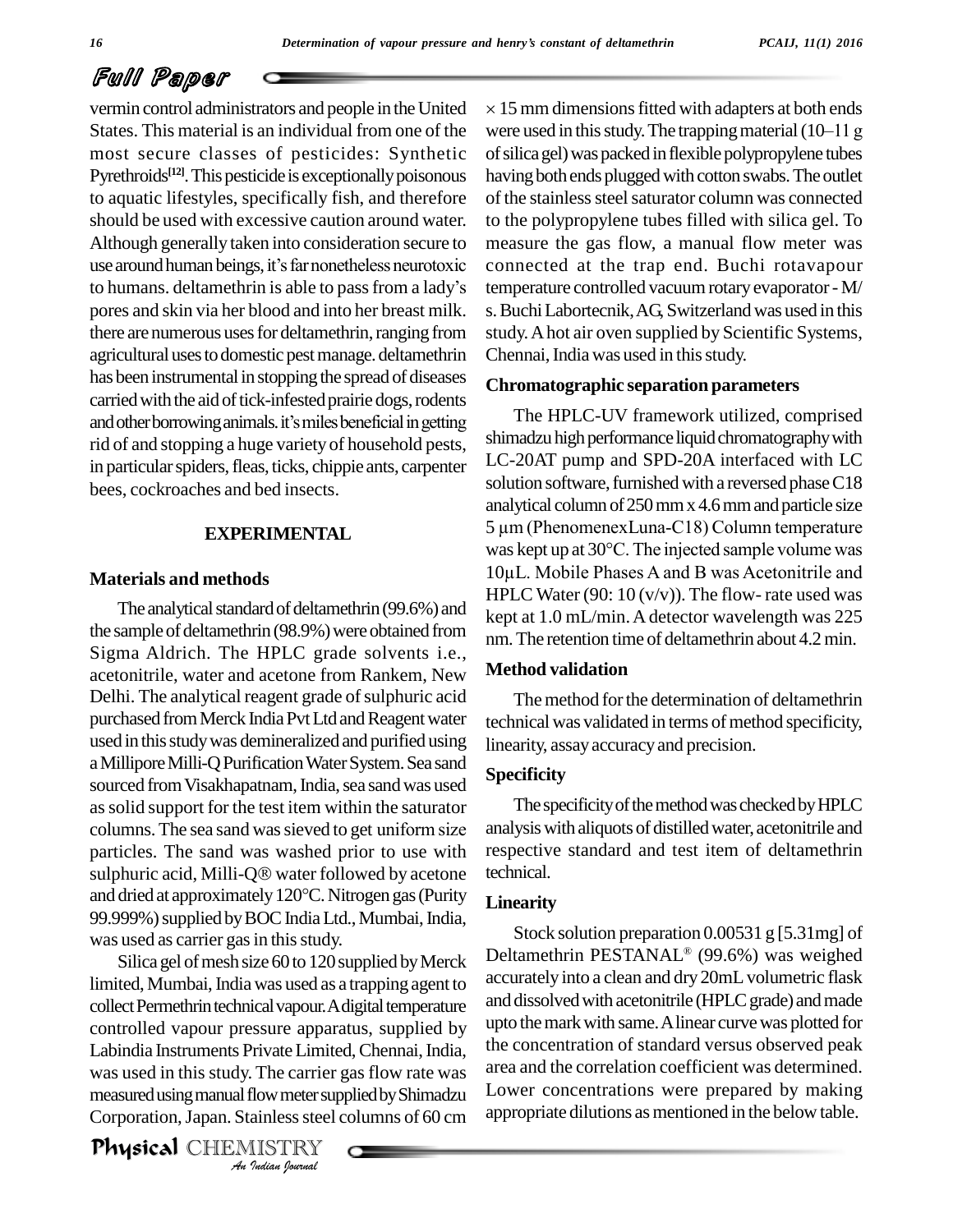| <b>Concentration</b>                                 |                         | <b>Dilution details</b>         | <b>Concentration</b>                   |
|------------------------------------------------------|-------------------------|---------------------------------|----------------------------------------|
| оf<br>solution taken<br>for dilution<br>$(\mu g/ml)$ | Volume<br>taken<br>(mL) | Volume<br>made<br>up to<br>(mL) | of diluted<br>solution<br>$(\mu g/ml)$ |
| 264                                                  | 3.788                   | 10                              | 100                                    |
| 100                                                  | 5.000                   | 10                              | 50                                     |
| 50                                                   | 2.000                   | 10                              | 10                                     |
| 10                                                   | 1.000                   | 10                              | 1                                      |
| 1                                                    | 1.000                   | 10                              | 0.1                                    |
| $0.1\,$                                              | 1.000                   | 10                              | 0.01                                   |

### **Recovery from trapping agent (silica gel)**

The recovery test was performed in order to validate the analytical method for Deltamethrin Technical analysis. Approximately 10 g of silica gel was weighed and this<br>was fortified with Deltamethrin Standard Concentrate<br>at 0.01  $\mu$ g/ml (T1), 0.10  $\mu$ g/ml (T2) concentration levels. was fortified with Deltamethrin Standard Concentrate Each concentration was fortified for 5 times and they  $\frac{\text{using } \mu}{\text{triangle } \text{triangle}}$ at 0.01  $\mu$ g/ml (T1), 0.10  $\mu$ g/ml (T2) concentration levels.<br>Each concentration was fortified for 5 times and they<br>were coded as S1 (S1R1 ...S1R5), S2 (S2R1...S2R5). The replicates were transferred to glass chromatographic column andextractedwith 100mLacetone.The extract from each column was concentrated to near dryness and made upto 10 mLwith acetonitrile. Two control samples were maintained (S0R1 and S0R2) using unfortified Silica gel.

### **Preliminary test**

### **Preparation of fine sand as an inertsupport**

Sand was sieved with 0.2 mm sieve to get fine sand with uniform particles. Then the sand was washed with concentrated sulfuric acid for 24 hrs followed by washing with distilled water and acetone and dried at concentrated sulfuric acid for 24 hrs followed by<br>washing with distilled water and acetone and dried at<br>105°C for an hour. After drying, the sand was allowed Ac to attain room temperature and then used for analysis.

### **Preparation of the saturator columns**

Accurately 6.0 g of Deltamethrin Technical was weighed into a 100 ml beaker, and dissolved with 50 ml of Acetone, and thoroughly mixed with 360 g of fine sand. The treated sand was thoroughly mixed and air dried for half an hour to evaporate acetone. The equilibrate at 30°C. Te2R1, Te2R2, Te2R3 were set saturator columns were prepared by weighing and packing 60 g of treated fine sand into each of three stainless steel columns. The columns were coded C1, C2 and C3. The remaining test item coated sand was packed in three separate Glass containers with 60g of

sand and kept in the oven at  $30^{\rm o}{\rm C}$  for stability analysis **Concentration**<br>
of diluted after preliminary test.

### **Flow rate selection solution**

The packed vapour saturator columns were connected to vapour pressure apparatus and the columns were exposed to different flow rates. The flow rates were 20 (F1), 40(F2) and 60 mL/min (F3). This columns were exposed to different flow rates. The flow<br>rates were 20 (F1), 40(F2) and 60 mL/min (F3). This<br>set up was equilibrated at 30°C over night. After equilibration the nitrogen gas outlet from the column was connected to the trapping system. Nitrogen gas was continuously passed through each saturator column for 7 days. The maintained flowrate and temperatures were monitored during the study period.At the end of 7 days, the trapping material was collected from the trapping tube by eluting the glass columns using 100 mL of acetone. The collected elute was concentrated using rotary vacuum evaporator to near dryness, and diluted to 10 mL by using acetonitrile. The samples were analysedusing

### **Stability confirmation**

The 60 g coated sand from Day 0 and from glass containers after 7 days of incubation in oven was extracted in duplicate and eluted with 100mLacetone in glass columns. The elute was collected in 100 ml volumetric flask and made upto the mark with acetonitrile. From that solution 0.1 mL was pipette out and transferred intoa 20mLvolumetric flask andmade upto the mark using acetonitrile. The samples were then analysed using HPLC.

### **Definitive test**

to equilibrate at 20°C. The system was allowed to *Indian*<br>*Imin*. The<br>*Indian Journal*<br>*IISTRY* Accurately 6.03 g of Deltamethrin Technical was weighed into 100ml beaker, and itwas dissolved with 50 ml of acetone, and thoroughlymixed with 360g of fine sand in a glass bowl The treated fine sand was thoroughly mixed and air dried to evaporate acetone. The stainless steel saturated columns were then filled with deltamethrin Technical coated sand. The columns were coded as Te1R1, Te1R2, Te1R3 were set to with deltamethrin Technical coated sand. The columns<br>were coded as Te1R1, Te1R2, Te1R3 were set to<br>equilibrate at 30°C. Te2R1, Te2R2, Te2R3 were set were coded as Te1R1, Te1R2, Te1R3 were set to<br>equilibrate at 30°C. Te2R1, Te2R2, Te2R3 were set<br>to equilibrate at 20°C. The system was allowed to equilibrate overnight. After equilibration the column inlets were connected to nitrogen flow of 40 mL/min. The second end of the saturator column was connected to the trapping tube.

Physical CHEMISTRY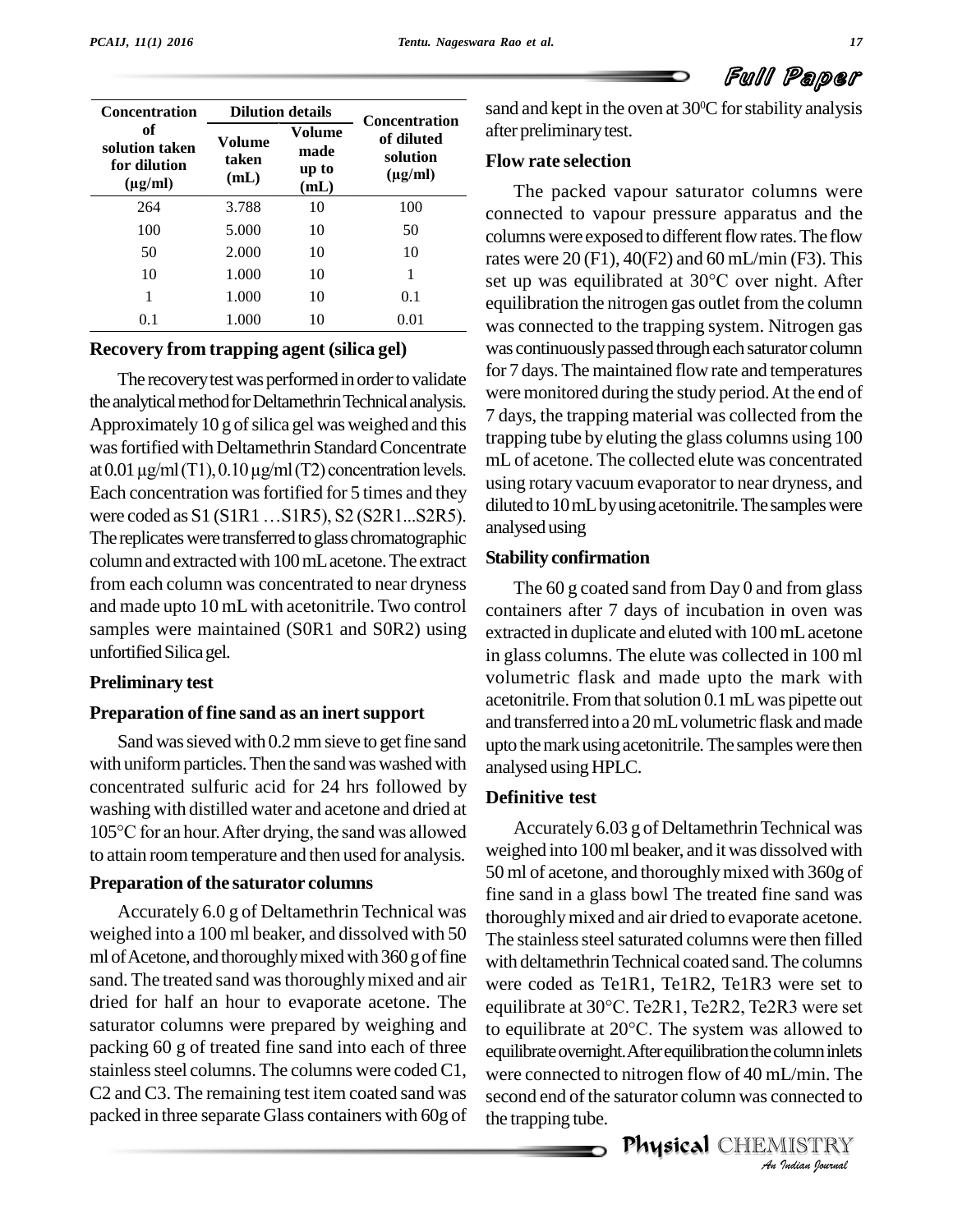The experiment was continued for 7 days. The column chamber temperature and flow rate was S monitored twice per day. The remaining treated fine T sand was stored in glass container and kept in oven of 82.08 vapour pressure at 20°C for stability analysis during the 760 definitive test.

After 7 days, the trapping material (silica gel) was collected from the trapping tube. The trapping material wastransferred to glass columns and the test itemwas eluted using 100 mL of acetone. The collected elute was concentrated using rotary vacuum evaporator to near dryness, and diluted to 5mLusingacetonitrile and directly injected byHPLC.

### **Calculations**

### **Recovery**

| Recovered Concentration =               | Sample Area – Intercept x Dilution factor       |
|-----------------------------------------|-------------------------------------------------|
|                                         | Slope                                           |
| Mass of Test Item<br>Collected in $g =$ | Recovered concentration $\times$ Extract volume |
|                                         | 10 <sup>6</sup>                                 |

### **Vapour pressure**

The vapour pressure of the test item was calculated  $\frac{1}{100}$  the following equation:<br> $\mathbf{p} = \mathbf{W}/\mathbf{V} \times \mathbf{R} \mathbf{T}/\mathbf{M}$ 

Where:

- $p =$ Vapour pressure (Pa)
- $W =$ Mass of the test item collected (g)
- p = Vapour pressure (Pa)<br>W = Mass of the test item collected (g)<br>V = Volume of gas (m<sup>3</sup>) [flow-rate (m<sup>3</sup>/min) × exposure time (min)]
- $R =$ Universal molar gas constant 8.314 (J mol<sup>-1</sup> K<sup>-1</sup>)
- $T = T$ emperature  $(K)$
- $M =$ Molar mass of the test substance (505.2 g/mole) **Henry** = Temperature (K)<br>**M** = Molar mass of the to<br>**Henry's constant**

At a constant temperature, the amount of a given<br>that dissolves in a given type and volume of liquid is<br>cetly proportional to the partial pressure of that gas<br>quilibrium with that liquid."<br>mula = Henry's constant =  $C_{\text{$ gas that dissolves in a given type and volume of liquid is<br>directly proportional to the partial pressure of that gas<br>in equilibrium with that liquid." directly proportional to the partial pressure of that gas in equilibrium with that liquid."<br>**Formula = Henry's** constant =  $C_{\text{water}} / C_{\text{air}} = S \times T \times 82.08 \times T$ 

**760 / P x GMW x 10 6**

Where:

**Independent in the State of Texas**<br>*I*<br>*Indian Iournal*  $C_{\text{water}}$  =Conc. of Deltamethrin in water (in microgram/ ml)

 $C_{\text{air}}$  =Conc. of Deltamethrin in air (in microgram/

Physical CHEMISTRY

ml)

 $=$ Solubility of Deltamethrin (in microgram/ml)

T  $=\text{Absolute temp (in Kelvin} = {}^{0}C+273.15)$ 

 $=$ Gas constant, R,  $[(ml x atm)/(K x mol)]$ 

 $760$  =mm/atm

P =Vapour pressure (in Torr) of Deltamethrin

GMW = gram molecular weight of Deltamethrin (in  $g/$ mol)(505.2 g/mol)

To convert vapour pressure Pa to Torr  $(1 Pa = 1/$  $1.333 \times 10^2$  Torr).

### **RESULTSAND DISCUSSION**

### **Method validation**

### **Linearity of response**

A plot of the found peak area of Deltamethrin ÆPESTANAL<sup>®</sup> standard and the concentration of Deltamethrin PESTANAL<sup>®</sup> standard in the samples showed acceptable linearity, as indicated by the correlation coefficient of 0.9999. The data are presented in TABLE 1. A representative calibration curve is

| <b>TABLE 1: Linearity of deltamethrin Standard</b> |                               |  |  |  |
|----------------------------------------------------|-------------------------------|--|--|--|
| <b>Concentration</b><br>$(\mu g/mL)$               | <b>Observed Area</b><br>(mAu) |  |  |  |
| 0.01                                               | 362                           |  |  |  |
| 0.1                                                | 3359                          |  |  |  |
| 1                                                  | 35486                         |  |  |  |
| 10                                                 | 323923                        |  |  |  |
| 50                                                 | 1501874                       |  |  |  |
| 100                                                | 3097384                       |  |  |  |
| <b>Correlation Coefficient</b>                     | 0.9999                        |  |  |  |
| Slope                                              | 30799                         |  |  |  |
| Intercept                                          | 63.60                         |  |  |  |



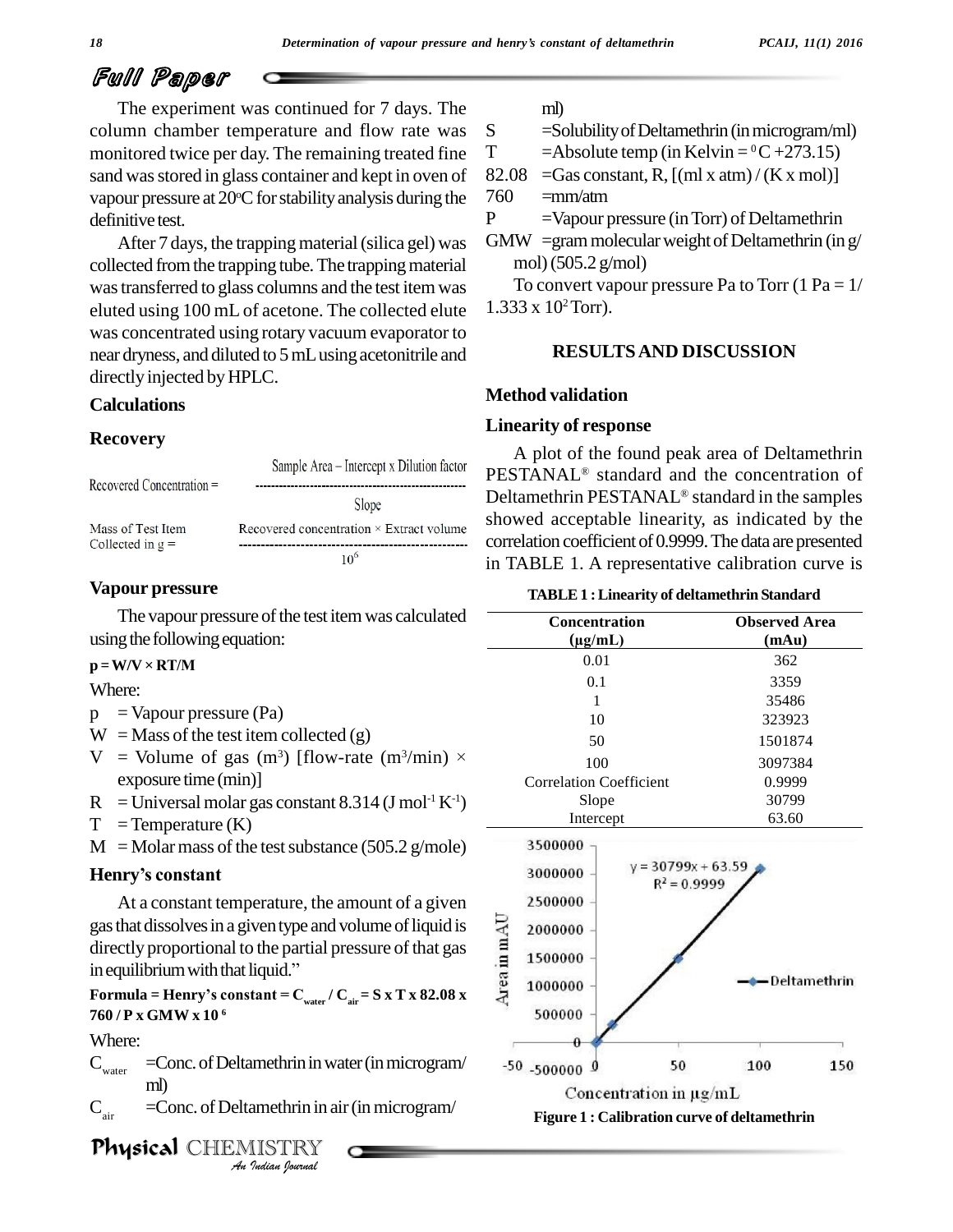Ful Paper



**Figure 2 : Representative chromatogram of silica-gel control**

presented in Figure 1.

### **Specificity**

No significant interference was observed from acetonitrile used in the extraction of silica gel.

### **Recovery from trapping agent (silica gel)**

Recovery studies conducted with the trapping agent at two concentrations  $0.01$  ppm and  $0.10$  ppm showed an acceptable recovery of 99.36 and 99.12%,<br>respectively. The percentage relative standard deviation<br>(RSD) was 0.44 and 0.12 for the 0.01  $\mu$ g/ml and 0.10 respectively.The percentage relative standard deviation



1 PDA Multi 1/225nm 4nm





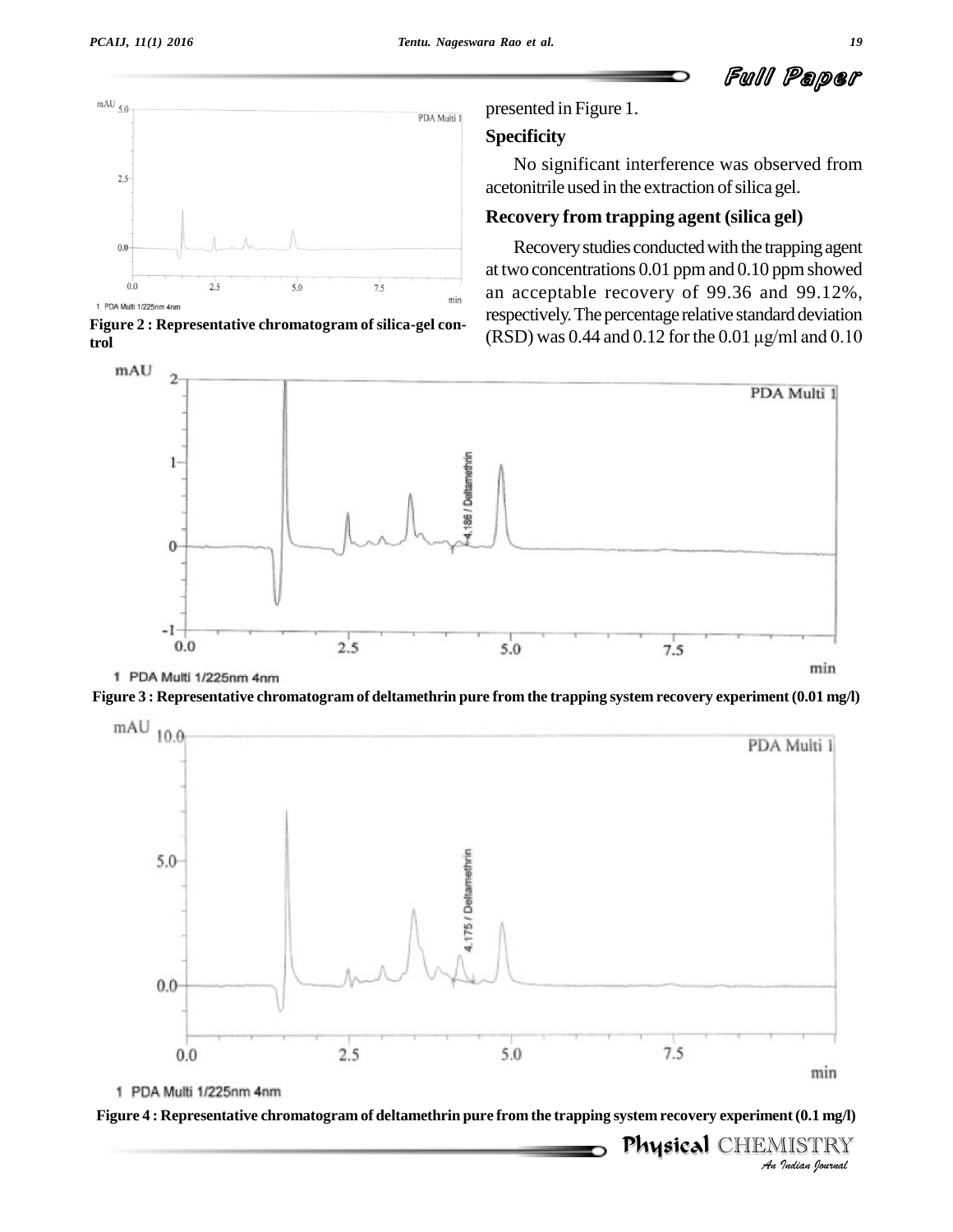**TABLE2: Recovery of deltamethrin technical fromtrapping agent (silica gel): method validation**

| <b>Sample</b><br>Code         | Area       | <b>Slope</b><br><b>Obtained</b><br>from the<br>calibration<br>curve | Intercept<br><b>Obtained</b><br>from the<br>calibration<br>curve | <b>Fortified</b><br><b>Concentration</b><br>of<br><b>Deltamethrin</b><br>Pure $(\mu g/ml)$ | <b>Total</b><br>recovered of<br><b>Deltamethrin</b><br>Pure $(\mu g/ml)$ | <b>Recovery</b><br>(%) | Average<br><b>Recovery</b><br>$(\%)$ | <b>Relative</b><br>standard<br>deviation<br>$(\%)$ |
|-------------------------------|------------|---------------------------------------------------------------------|------------------------------------------------------------------|--------------------------------------------------------------------------------------------|--------------------------------------------------------------------------|------------------------|--------------------------------------|----------------------------------------------------|
| Standard                      | 35476      | 30798.87                                                            | 63.60                                                            | NF                                                                                         | NF                                                                       | $-1$                   |                                      |                                                    |
| S <sub>0</sub> R <sub>1</sub> | <b>BDL</b> | 30798.87                                                            | 63.60                                                            | NF                                                                                         | NF                                                                       |                        | NF                                   | NF                                                 |
| S <sub>0</sub> R <sub>2</sub> | <b>BDL</b> | 30798.87                                                            | 63.60                                                            | NF                                                                                         | NF                                                                       | --                     |                                      |                                                    |
| S <sub>1</sub> R <sub>1</sub> | 368        | 30798.87                                                            | 63.60                                                            | 0.01                                                                                       | 0.0099                                                                   | 98.84                  |                                      |                                                    |
| S <sub>1</sub> R <sub>2</sub> | 371        | 30798.87                                                            | 63.60                                                            | 0.01                                                                                       | 0.0100                                                                   | 99.81                  |                                      |                                                    |
| S <sub>1</sub> R <sub>3</sub> | 369        | 30798.87                                                            | 63.60                                                            | 0.01                                                                                       | 0.0099                                                                   | 99.16                  | 99.36                                | 0.44                                               |
| S1R4                          | 371        | 30798.87                                                            | 63.60                                                            | 0.01                                                                                       | 0.0100                                                                   | 99.81                  |                                      |                                                    |
| S <sub>1</sub> R <sub>5</sub> | 369        | 30798.87                                                            | 63.60                                                            | 0.01                                                                                       | 0.0099                                                                   | 99.16                  |                                      |                                                    |
| S <sub>2</sub> R <sub>1</sub> | 3115       | 30798.87                                                            | 63.60                                                            | 0.10                                                                                       | 0.0991                                                                   | 99.08                  |                                      |                                                    |
| S <sub>2</sub> R <sub>2</sub> | 3120       | 30798.87                                                            | 63.60                                                            | 0.10                                                                                       | 0.0992                                                                   | 99.24                  |                                      |                                                    |
| S <sub>2</sub> R <sub>3</sub> | 3111       | 30798.87                                                            | 63.60                                                            | 0.10                                                                                       | 0.0989                                                                   | 98.95                  | 99.12                                | 0.12                                               |
| S <sub>2</sub> R <sub>4</sub> | 3120       | 30798.87                                                            | 63.60                                                            | 0.10                                                                                       | 0.0992                                                                   | 99.24                  |                                      |                                                    |
| S <sub>2</sub> R <sub>5</sub> | 3116       | 30798.87                                                            | 63.60                                                            | 0.10                                                                                       | 0.0991                                                                   | 99.11                  |                                      |                                                    |

**Key: NF** – Not Fortified.; **BDL** – Below Detection Limit

 $\mu$ g/ml samples, respectively. The results are presented inTABLE2.Representative chromatograms presented in Figure 2, 3 and Figure 4.

### **Preliminary test**

The preliminary test was conducted at <sup>30</sup>°C with three different carrier gas flow rates.

The results are summarized in the following table:

Based on the above results, a nitrogen flow rate of approximately 40 mL/min was selected for definitive test. The carrier gas was in saturation equilibrium with Deltamethrin Pure at this flow-rate.

### **Stability confirmation**

The results presented in TABLE 3 clearly show that Deltamethrin Pure was stable during the 7 day storage

| <b>Sample</b><br>Code | Temperature<br>$\rm ^{\circ}C$ | Carrier flow rate Gas *<br>Flow rate $(mL/min)$ | <b>Volume carrier</b><br>$gas(m^3)$ | Amount<br>trapped $(mg)$ | concentration<br>$(mg/m^3)$ |
|-----------------------|--------------------------------|-------------------------------------------------|-------------------------------------|--------------------------|-----------------------------|
| F2                    |                                | 20                                              | 0.2016                              | 0.001                    | 0.00285                     |
| F3                    | 30                             | 40                                              | 0.4032                              | 0.002                    | 0.00404                     |
| F4                    |                                | 60                                              | 0.6048                              | 0.002                    | 0.00401                     |

**\*Average flow ratecalculated for 7 days**

period at <sup>30</sup>°C. The average recovery of triplicate analysis of 60 g samples after 7 days of storage was period at 30°C. The average recovery of triplicate<br>analysis of 60 g samples after 7 days of storage was<br>99.82% at 30°C and 99.67% at 20°C respectively.

### **Definitive test**

two different temperatures (20 and  $30^{\circ}$ C) for a period *Indian*<br>*Indian*<br>*Indian*<br>*I*<br>*Indian bouwad*<br>*Indian bouwad* samples coated with Deltamethrin Pure were tested at expe In the definitive experiment, three replicate sand<br>samples coated with Deltamethrin Pure were tested at<br>two different temperatures (20 and  $30^{\circ}$ C) for a period<br>respect of 7 days, using a carrier gas flow rate of approximately 40 mL/min. TABLE 4 presents the temperature and<br>flow rate data analysis of the sorbent traps maintained the vap<br>at 20°C experiment showed vapour pressure for the and 20° flow rate data analysis of the sorbent traps maintained the vapour pressure of the Deltamethrin Pure at  $30^{\circ}$ C

Physical CHEMISTRY

In the definitive experiment, three replicate sand analysis of the sorbent traps at  $30^{\circ}$ C and  $20^{\circ}$ C average mass of Deltamethrin Pure collected after 7 days as  $2.05x$   $10^{-5}$  g. Analysis of the sorbent traps maintained at 30°C experiment showed vapour pressure for the mass of Deltamethrin Pure collected after 7 days<br>as  $1.63 \times 10^{-5}$ . Representative chromatograms from the<br>analysis of the sorbent traps at 30°C and 20°C as  $1.63x10^{-5}$ . Representative chromatograms from the experiments are presented in Figure 5 and Figure 6 respectively.

> Using the mass of the Deltamethrin Pure collected during the experiment and the total volume of gas used, Using the mass of the Deltamethrin Pure collected<br>during the experiment and the total volume of gas used,<br>the vapour pressure of the Deltamethrin Pure at 30°C during the experiment and the total volume of gas used,<br>the vapour pressure of the Deltamethrin Pure at 30°C<br>and 20°C was calculated. The results are presented in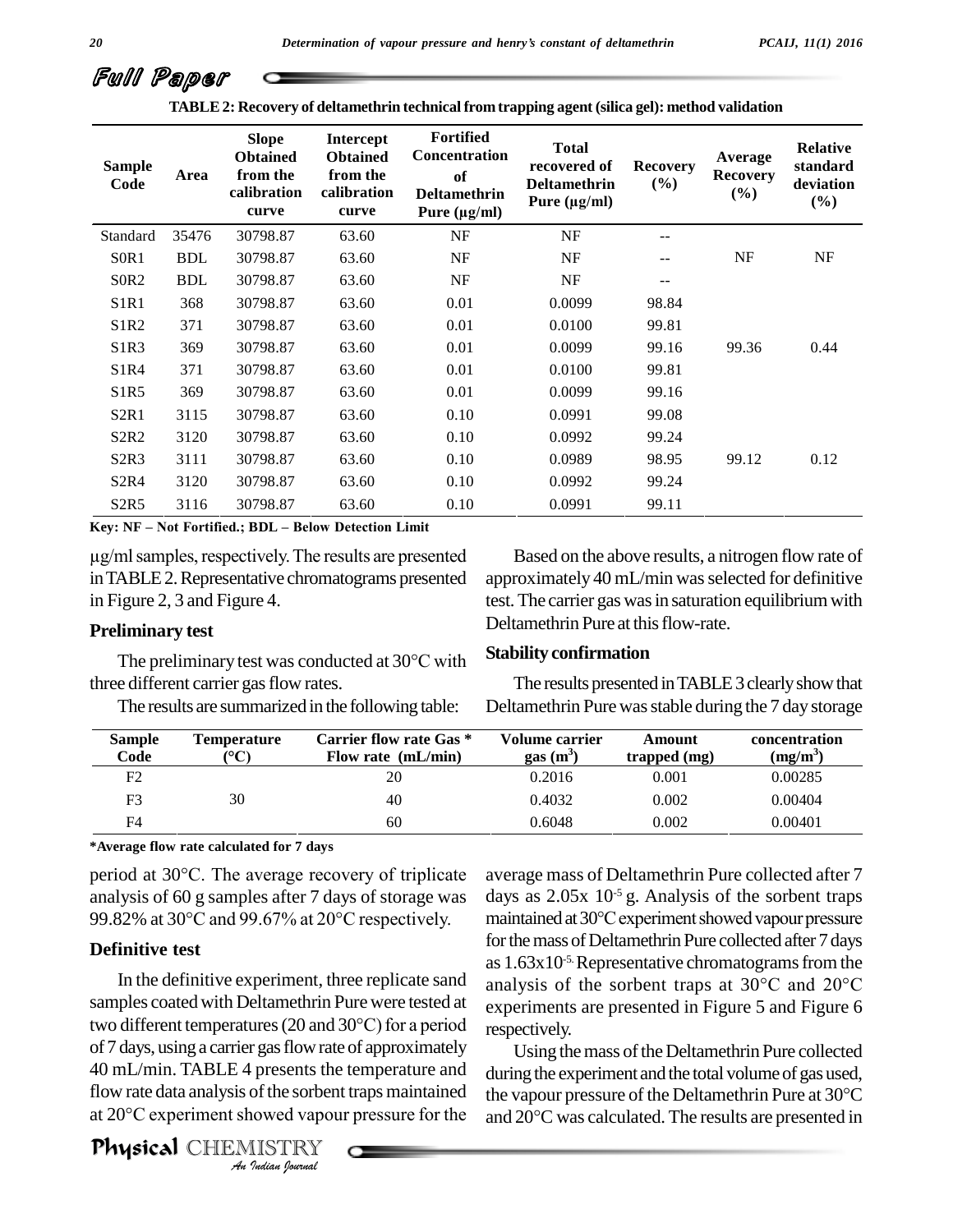

**TABLE <sup>3</sup> : Stability of deltamethrin technicalfrom the coated sand samples preliminary study <sup>ñ</sup> 7th day**

| <b>Temperature</b><br>$({}^{\circ}C)$ | <b>Sample</b><br>ID           | Area    | <b>Slope</b><br><b>Obtained</b><br>from the<br>calibration<br>curve | <b>Intercept</b><br><b>Obtained</b><br>from the<br>calibration<br>curve | <i>*Dosing</i><br><b>Level</b><br>(g/kg) | <b>Recovered</b><br>Concentra-<br>tion<br>(g/kg) | <b>Purity</b><br>corrected<br>Concentra-<br>tion g/Kg | <b>Recovery</b><br>(%) |
|---------------------------------------|-------------------------------|---------|---------------------------------------------------------------------|-------------------------------------------------------------------------|------------------------------------------|--------------------------------------------------|-------------------------------------------------------|------------------------|
|                                       | T <sub>2R1</sub>              | 1512061 | 30798.87                                                            | 63.60                                                                   | 16.50                                    | 16.36                                            | 16.51                                                 | 99.87                  |
| 30                                    | <b>T2R2</b>                   | 1510633 | 30798.87                                                            | 63.60                                                                   | 16.50                                    | 16.35                                            | 16.49                                                 | 99.78                  |
|                                       | T <sub>2</sub> R <sub>3</sub> | 1511248 | 30798.87                                                            | 63.60                                                                   | 16.50                                    | 16.36                                            | 16.50                                                 | 99.82                  |

\*Average of Three Replicates - 0th Days storage : 100% (16.50 g/kg); 7th Day after Storage : 99.82%; Standard Deviation : 0.047; **Rightarrow COVE 12KS 13112**<br> **Nitrogen Purge at 30<sup>o</sup>C** Average or Three Replicates - 0''' Days storage : 100% (16.50 g/kg); 7''' Day after Storage : 99.82%; Standard Deviation : 0.047;<br>itrogen Purge at 30°C<br>TABLE 4 : Temperature and flow rate data during vapour pressure determ

|  | TABLE 4 : Temperature and flow rate data during vapour pressure determination of deltamethrin pure – definitive test |  |
|--|----------------------------------------------------------------------------------------------------------------------|--|
|--|----------------------------------------------------------------------------------------------------------------------|--|

|                |              | Temperature $(^{\circ}C)$ |        |        |        | Average Flow Rate (ml/min)* |        |                                |
|----------------|--------------|---------------------------|--------|--------|--------|-----------------------------|--------|--------------------------------|
| <b>Days</b>    |              |                           |        | Oven 1 |        |                             | Oven 2 |                                |
|                | Oven 1       | Oven 2                    | Te1R1  | Te1R2  | Te1R3  | Te <sub>2R1</sub>           | Te2R2  | Te <sub>2</sub> R <sub>3</sub> |
| $\overline{0}$ | 30           | 20                        | 40     | 40     | 40     | 40                          | 40     | 40                             |
| Ŧ.             | 30           | 20                        | 40     | 40     | 40     | 40                          | 40     | 40                             |
| $\overline{c}$ | 30           | 20                        | 40     | 40     | 40     | 40                          | 40     | 40                             |
| 3              | 30           | 20                        | 40     | 40     | 40     | 40                          | 40     | 40                             |
| 4              | 30           | 20                        | 40     | 40     | 40     | 40                          | 40     | 40                             |
| 5              | 30           | 20                        | 40     | 40     | 40     | 40                          | 40     | 40                             |
| 6              | 30           | 20                        | 40     | 40     | 40     | 40                          | 40     | 40                             |
| 7              | 30           | 20                        | 40     | 40     | 40     | 40                          | 40     | 40                             |
| Average        | 30           | 20                        | 40     | 40     | 40     | 40                          | 40     | 40                             |
|                | Total (V) m3 |                           | 0.4032 | 0.4032 | 0.4032 | 0.4032                      | 0.4032 | 0.4032                         |

**\* Average flow rateof three measurements**



politicaal CHEMISTRY<br>Physical CHEMISTRY **Figure <sup>5</sup> : Representative chromatogram of deltamethrin pure from the <sup>30</sup><sup>c</sup> - definitive study**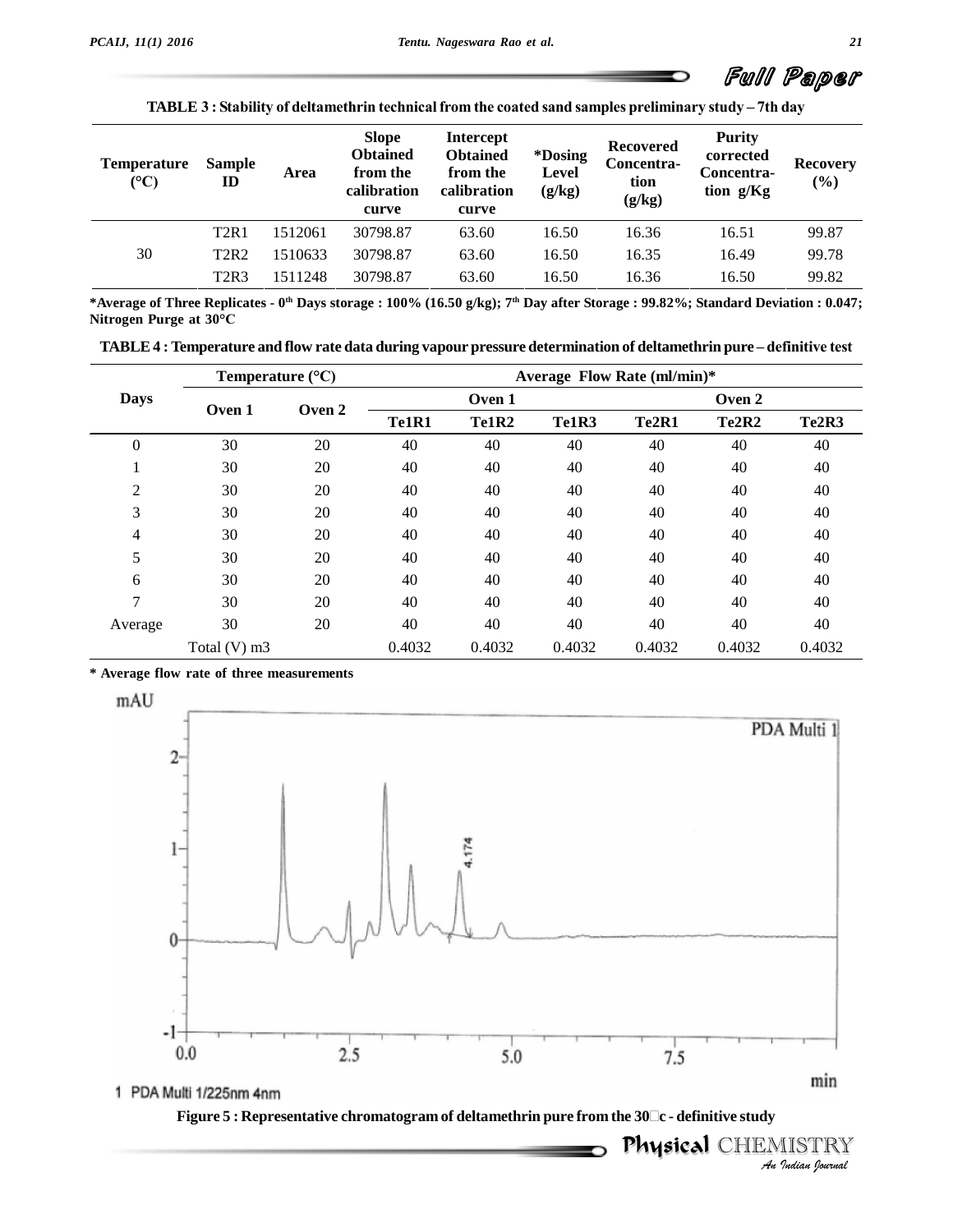

# **Figure <sup>6</sup> : Representative chromatogram of deltamethrin pure concentrate from the <sup>20</sup><sup>c</sup> - definitive study TABLE <sup>5</sup> : Determination of vapour pressure of deltamethrin technical at <sup>30</sup> °c**

| <b>Sample</b><br>ID            | Area | <b>Slope Obtained from the</b><br>calibration curve | <b>Intercept Obtained from the</b><br>calibration curve | W(g)            | (m3)   | $P$ (Pa) at 30<br>$\rm ^{\circ}C$ |
|--------------------------------|------|-----------------------------------------------------|---------------------------------------------------------|-----------------|--------|-----------------------------------|
| Te1R1                          | 5122 | 30798.87                                            | 63.60                                                   | $1.66x10-$<br>6 | 0.4032 | $2.05x10-5$                       |
| Te <sub>1</sub> R <sub>2</sub> | 5086 | 30798.87                                            | 63.60                                                   | $1.65x10-$<br>6 | 0.4032 | $2.04x10-5$                       |
| Te1R3                          | 5143 | 30798.87                                            | 63.60                                                   | $1.66x10-$<br>6 | 0.4032 | $2.06x10-5$                       |
| Average                        | 5117 | 30798.87                                            | 63.60                                                   | $1.66x10-$<br>6 | 0.4032 | $2.05x10-5$                       |
| <b>Standard Deviation</b>      |      |                                                     |                                                         |                 |        | $1.17x10-7$                       |

|  |  | $\mathbb A\mathbf B\mathsf L\mathsf E$ 5 : Determination of vapour pressure of deltamethrin technical at 30 $^\circ$ c |  |  |  |  |  |  |  |  |  |  |
|--|--|------------------------------------------------------------------------------------------------------------------------|--|--|--|--|--|--|--|--|--|--|
|--|--|------------------------------------------------------------------------------------------------------------------------|--|--|--|--|--|--|--|--|--|--|

### **TABLE6 : Determination of vapour pressure of deltamethrin technical at <sup>20</sup> °C**

|                                |      | TABLE $\mathfrak b$ : Determination of vapour pressure of deitamethrin technical at 20 $\in$ |                                                            |                          |          |                           |
|--------------------------------|------|----------------------------------------------------------------------------------------------|------------------------------------------------------------|--------------------------|----------|---------------------------|
| <b>Sample</b><br>$\mathbf{D}$  | Area | <b>Slope Obtained</b><br>from the calibration<br>curve                                       | <b>Intercept Obtained</b><br>from the calibration<br>curve | $\mathbf{W}(\mathbf{g})$ | $V(m^3)$ | P (Pa) at 20 $^{\circ}$ C |
| Te <sub>2R1</sub>              | 4225 | 30798.87                                                                                     | 63.60                                                      | $1.36x10-6$              | 0.4032   | 1.63x10-5                 |
| Te <sub>2</sub> R <sub>2</sub> | 4199 | 30798.87                                                                                     | 63.60                                                      | $1.35x10-6$              | 0.4032   | $1.62x10-5$               |
| Te <sub>2</sub> R <sub>3</sub> | 4216 | 30798.87                                                                                     | 63.60                                                      | $1.36x10-6$              | 0.4032   | $1.63x10-5$               |
| Average                        | 4213 | 30798.87                                                                                     | 63.60                                                      | $1.36x10-6$              | 0.4032   | $1.63x10-5$               |
| <b>Standard Deviation</b>      |      |                                                                                              |                                                            |                          |          | $5.17 \times 10-8$        |

### **TABLE7 : Stability of deltamethrin pure from the coated sand sample definitive study <sup>ñ</sup> 7th day**

| <b>Temperature</b><br>$(C^{\circ}C)$ | <b>Sample</b><br>ID | Area    | <b>Slope</b><br><b>Obtained</b><br>from the<br>calibration<br>curvecurve | <b>Intercept</b><br><b>Obtained</b><br>from the<br>calibration<br>curve | *Dosing<br>Level<br>(g/kg) | <b>Recovered</b><br>concentration<br>in $g/Kg$ | Purity<br>corrected<br><b>Concentration</b><br>g/Kg | <b>Recovery</b><br>$($ %) |
|--------------------------------------|---------------------|---------|--------------------------------------------------------------------------|-------------------------------------------------------------------------|----------------------------|------------------------------------------------|-----------------------------------------------------|---------------------------|
|                                      | $T_4R1$             | 1510115 | 30798.87                                                                 | 63.6                                                                    | 16.57                      | 16.34                                          | 16.49                                               | 99.53                     |
| 20                                   | $T_4R2$             | 1514064 | 30798.87                                                                 | 63.6                                                                    | 16.57                      | 16.39                                          | 16.53                                               | 99.79                     |
|                                      | $T_4R3$             | 1512662 | 30798.87                                                                 | 63.6                                                                    | 16.57                      | 16.37                                          | 16.52                                               | 99.70                     |